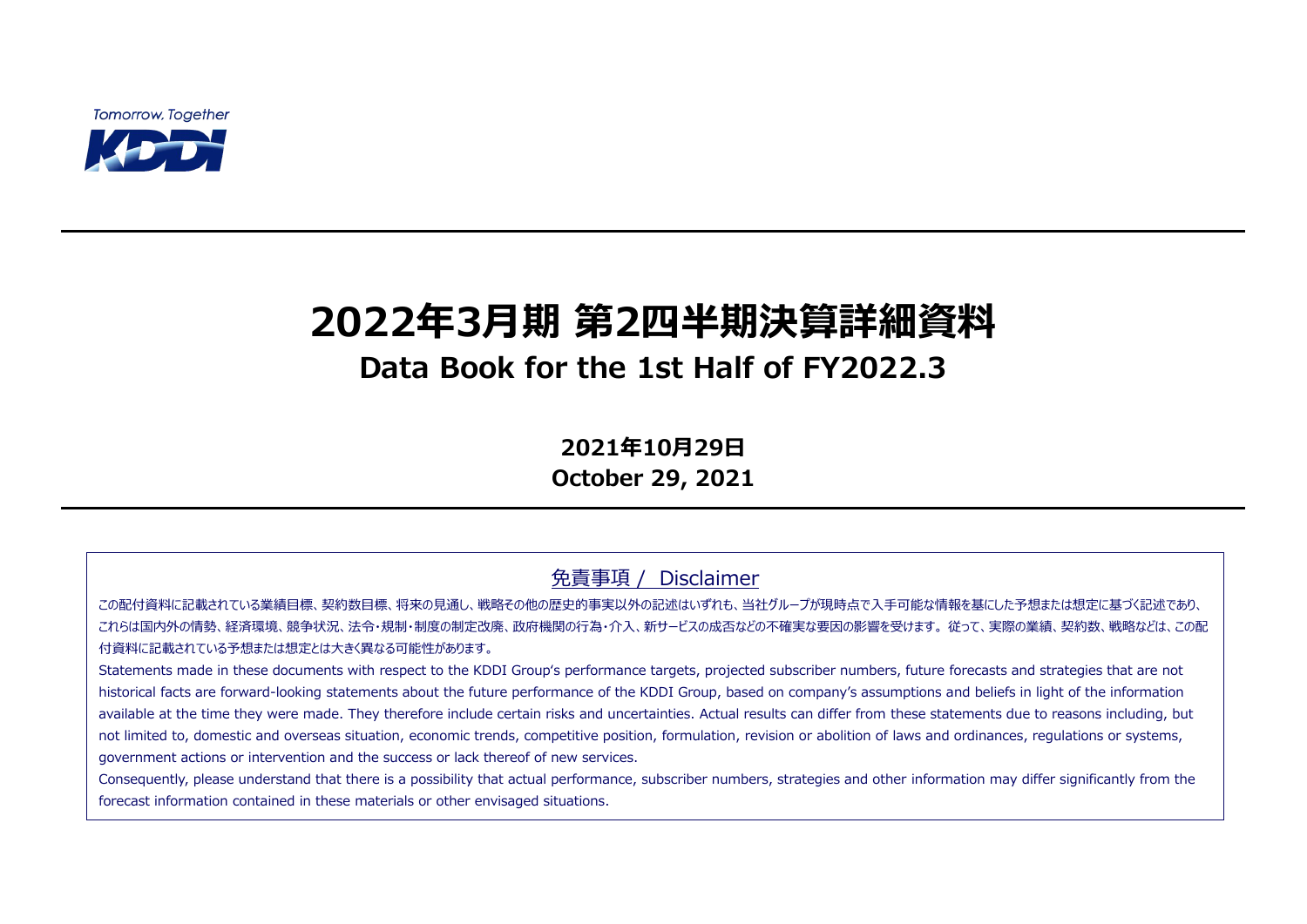### **決算概要(連結ベース) / Financial Results Summary (Consolidated)**

| Unit: 百万円 / Millions of Yen |  |  |  |
|-----------------------------|--|--|--|
|-----------------------------|--|--|--|

**Unit: 百万円 / Millions of Yen**

| 連結                                                                             |           |           | FY2021.3  |           |                 |            | FY2022.3  |    |           |                    |                                   |
|--------------------------------------------------------------------------------|-----------|-----------|-----------|-----------|-----------------|------------|-----------|----|-----------|--------------------|-----------------------------------|
| <b>Consolidated Statement</b>                                                  | 1Q        | 2Q        | 3Q        | <b>4Q</b> | 通期<br>Full-year | 1Q         | 2Q        | 3Q | <b>4Q</b> | 累計<br><b>Total</b> | 通期予想<br><b>Full-year Forecast</b> |
| 売上高<br><b>Operating revenue</b>                                                | 1,242,679 | 1,294,516 | 1,386,579 | 1,388,825 | 5,312,599       | 1,300,264  | 1,324,896 |    |           | 2,625,161          | 5,350,000                         |
| 営業利益<br>Operating income                                                       | 290,718   | 298,045   | 282,279   | 166,353   | 1,037,395       | 299,193    | 273,882   |    |           | 573,075            | 1,050,000                         |
| 営業利益率<br><b>Operating margin</b>                                               | 23.4%     | 23.0%     | 20.4%     | 12.0%     | 19.5%           | 23.0%      | 20.7%     |    |           | 21.8%              | 19.6%                             |
| 親会社の所有者に帰属する当期利益<br>Profit for the period attributable to owners of the parent | 182,324   | 190,575   | 175,826   | 102,770   | 651,496         | 189,890    | 171,580   |    |           | 361,469            | 655,000                           |
| フリー・キャッシュ・フロー<br>Free cash flows                                               | 52,820    | 322,544   | 187,890   | 459,988   | 1,023,241       | $-184,599$ | 273,829   |    |           | 89,230             | 670,000                           |
| 減価償却費及び償却費<br><b>Depreciation and amortization</b>                             | 174,702   | 176,288   | 182,684   | 193,764   | 727,438         | 185,028    | 185,411   |    |           | 370,439            | 750,000                           |
| 固定資産除却費<br><b>Retirement of fixed assets</b>                                   | 1,751     | 2,682     | 2,927     | 6,581     | 13,942          | 1,590      | 2,119     |    |           | 3,709              | 10,000                            |
| <b> 設備投資額(支払)</b><br>Capex (cash flow basis)                                   | 165,086   | 129,609   | 157,403   | 175,809   | 627,907         | 197,441    | 155,950   |    |           | 353,391            | 630,000                           |
| <b>EBITDA</b>                                                                  | 468,612   | 477,055   | 467,926   | 372,577   | 1,786,170       | 485,827    | 461,411   |    |           | 947,238            | 1,810,000                         |
| EBITDAマージン<br><b>EBITDA</b> margin                                             | 37.7%     | 36.9%     | 33.7%     | 26.8%     | 33.6%           | 37.4%      | 34.8%     |    |           | 36.1%              | 33.8%                             |

| 連結                                                                                      |                         |                         | FY2021.3                 |                    |                         |                          | FY2022.3                 |  |                         | 22年3月末 予想       |
|-----------------------------------------------------------------------------------------|-------------------------|-------------------------|--------------------------|--------------------|-------------------------|--------------------------|--------------------------|--|-------------------------|-----------------|
| <b>Consolidated Statement</b>                                                           | 20年6月末<br><b>Jun-20</b> | 20年9月末<br><b>Sep-20</b> | 20年12月末<br><b>Dec-20</b> | 21年3月末<br>$Mar-21$ | 21年6月末<br>Jun-21        | 21年9月末<br>$Sep-21$       | 21年12月末<br><b>Dec-21</b> |  | 22年3月末<br><b>Mar-22</b> | Mar-22 Forecast |
| 資産<br><b>Total assets</b>                                                               | 9,649,450               | 9,898,023               | 10,160,505               |                    | 10,535,326   10,288,708 | 10,577,467               |                          |  |                         |                 |
| 資本<br><b>Total equity</b>                                                               | 4,894,116               | 5,101,777               | 5,104,142                | 5,259,469          | 5,249,165               | 5,402,436                |                          |  |                         |                 |
| 親会社所有者帰属持分比率<br>Ratio of equity attributable to owners of the parent<br>to total assets | $46.0\%$                | 46.8%                   | 45.4%                    | 45.2%              | 46.3%                   | 46.3%                    |                          |  |                         |                 |
| 1株当たり親会社所有者帰属持分(円)<br>Equity per share attributable to owners of the parent             | ¥1,928                  | ¥2,013                  | ¥2,025                   | ¥2,092             | ¥2,110                  | 42,181                   |                          |  |                         |                 |
| 有利子負債残高<br><b>Interest-bearing debt</b>                                                 | 1,845,270               | 1,636,968               | 1,673,364                | 1,645,481          | 1,714,037               | 1,667,108                |                          |  |                         |                 |
| 現預金控除後<br>Net debt                                                                      | 1,468,740               | 1,176,343               | 1,246,151                | 835,678            | 1,274,221               | 1,107,217                |                          |  |                         |                 |
| Debt/EBITDA (倍)<br>Debt/EBITDA ratio                                                    |                         |                         |                          | 0.92               | $\sim$                  | $\overline{\phantom{a}}$ |                          |  |                         |                 |
| <b>D/Eレシオ (倍)</b><br>Debt/Equity ratio                                                  | 0.42                    | 0.35                    | 0.36                     | 0.35               | 0.36                    | 0.34                     |                          |  |                         |                 |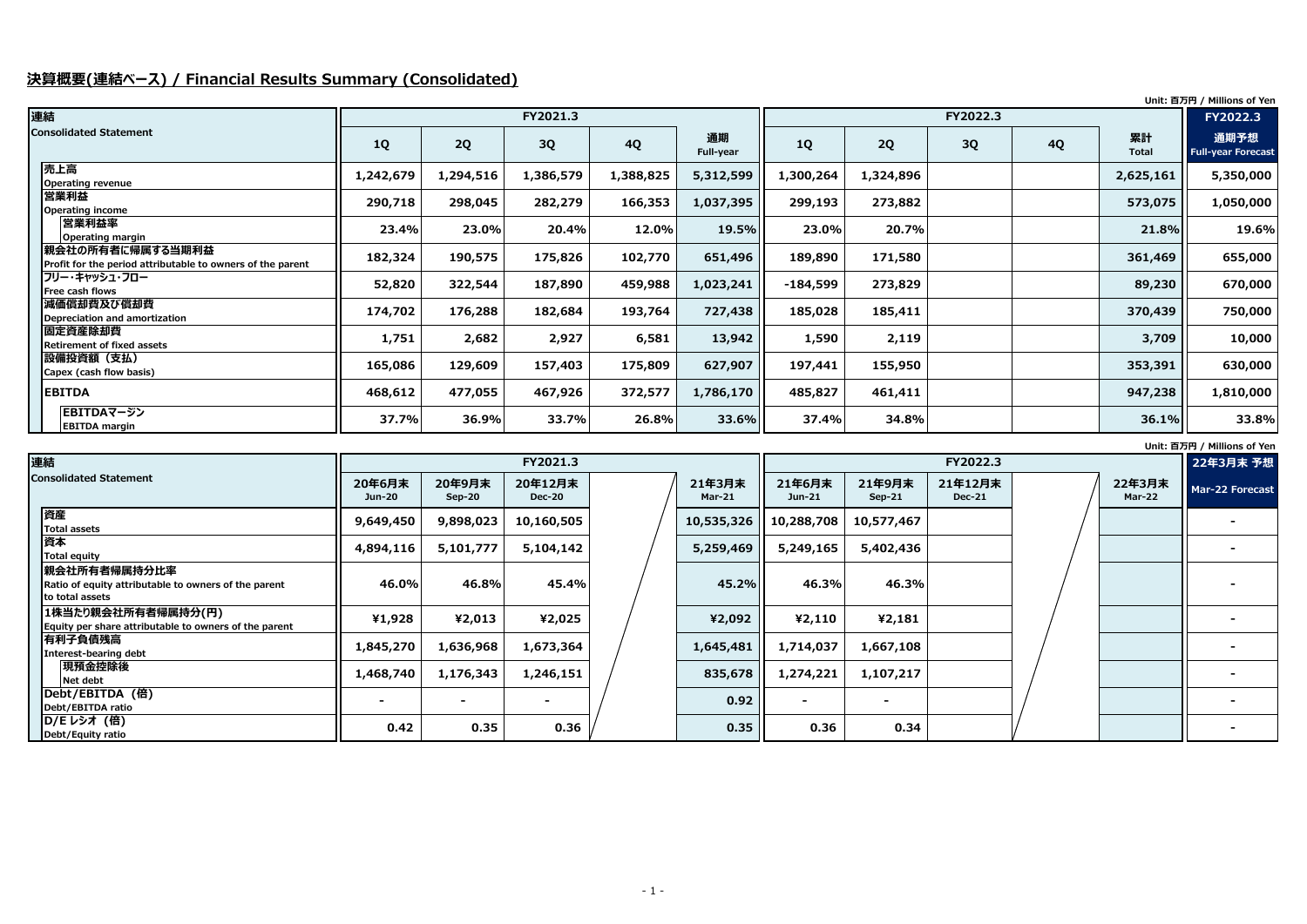# **決算概要 (パーソナル) / Financial Results Summary (Personal Services)**

|                                                                                                                                                                 |           |           |           |           |                 |           |           |          |           |                    | Unit: 百万円 / Millions of Yen       |
|-----------------------------------------------------------------------------------------------------------------------------------------------------------------|-----------|-----------|-----------|-----------|-----------------|-----------|-----------|----------|-----------|--------------------|-----------------------------------|
| パーソナルセグメント                                                                                                                                                      |           |           | FY2021.3  |           |                 |           |           | FY2022.3 |           |                    | FY2022.3                          |
| <b>Personal Services segment</b>                                                                                                                                | 1Q        | 2Q        | <b>3Q</b> | <b>4Q</b> | 通期<br>Full-year | <b>1Q</b> | 2Q        | 3Q       | <b>4Q</b> | 累計<br><b>Total</b> | 通期予想<br><b>Full-year Forecast</b> |
| 売上高<br><b>Operating revenue</b>                                                                                                                                 | 1,073,881 | 1,118,964 | 1,207,301 | 1,184,971 | 4,585,116       | 1,120,169 | 1,137,529 |          |           | 2,257,698          | 4,590,000                         |
| グループ外売上 (外部顧客への売上高)<br><b>Revenue from external customers</b>                                                                                                   | 1,055,159 | 1,098,337 | 1,188,604 | 1,164,311 | 4,506,412       | 1,103,986 | 1,119,019 |          |           | 2,223,005          |                                   |
| モバイル通信料収入<br>Mobile communications revenues                                                                                                                     | 422,420   | 431,693   | 436,366   | 431,555   | 1,722,034       | 432,918   | 432,922   |          |           | 865,840            |                                   |
| うち、マルチブランド通信ARPU収入<br>Of Multi-Brand communications ARPU revenues                                                                                               | 411,547   | 416,072   | 417,523   | 409,654   | 1,654,795       | 399,890   | 397,285   |          |           | 797,175            |                                   |
| マルチブランド付加価値ARPU収入<br>(補償、auでんき等含む)<br>Multi-Brand value-added ARPU revenues<br>(Including Handset Repair and Compensation revenues,<br>au Denki, etc. revenues) | 129,699   | 146,357   | 146,431   | 158,671   | 581,159         | 138,001   | 157,355   |          |           | 295,356            |                                   |
| <b> 固定通信料収入</b><br><b>Fixed-line communications revenues</b>                                                                                                    | 201,651   | 203,023   | 204,319   | 205,065   | 814,059         | 204,846   | 203,952   |          |           | 408,797            |                                   |
| 端末販売収入等<br>Handset revenues etc.                                                                                                                                | 146,646   | 145,298   | 227,844   | 181,451   | 701,239         | 183,193   | 167,835   |          |           | 351,028            |                                   |
| その他<br><b>Others</b>                                                                                                                                            | 154,743   | 171,966   | 173,644   | 187,569   | 687,922         | 145,029   | 156,955   |          |           | 301,984            |                                   |
| セグメント間売上<br>Inter-segment revenue or transfers                                                                                                                  | 18,721    | 20,627    | 18,697    | 20,659    | 78,704          | 16,183    | 18,510    |          |           | 34,693             |                                   |
| 営業利益<br><b>Operating income</b>                                                                                                                                 | 243,170   | 251,904   | 235,086   | 132,698   | 862,858         | 250,622   | 224,421   |          |           | 475,043            | 863,000                           |
| 減価償却費及び償却費<br>Depreciation and amortization                                                                                                                     | 154,469   | 155,599   | 161,867   | 171,797   | 643,732         | 163,475   | 163,685   |          |           | 327,161            | 657,000                           |
| 固定資産除却費<br><b>Retirement of fixed assets</b>                                                                                                                    | 1,641     | 2,575     | 2,804     | 5,855     | 12,874          | 1,489     | 2,000     |          |           | 3,489              | 10,000                            |
| <b>EBITDA</b>                                                                                                                                                   | 400,720   | 410,085   | 399,769   | 315,620   | 1,526,194       | 415,601   | 390,106   |          |           | 805,708            | 1,530,000                         |
| EBITDAマージン<br><b>EBITDA</b> margin                                                                                                                              | 37.3%     | 36.6%     | 33.1%     | 26.6%     | 33.3%           | 37.1%     | 34.3%     |          |           | 35.7%              | 33.3%                             |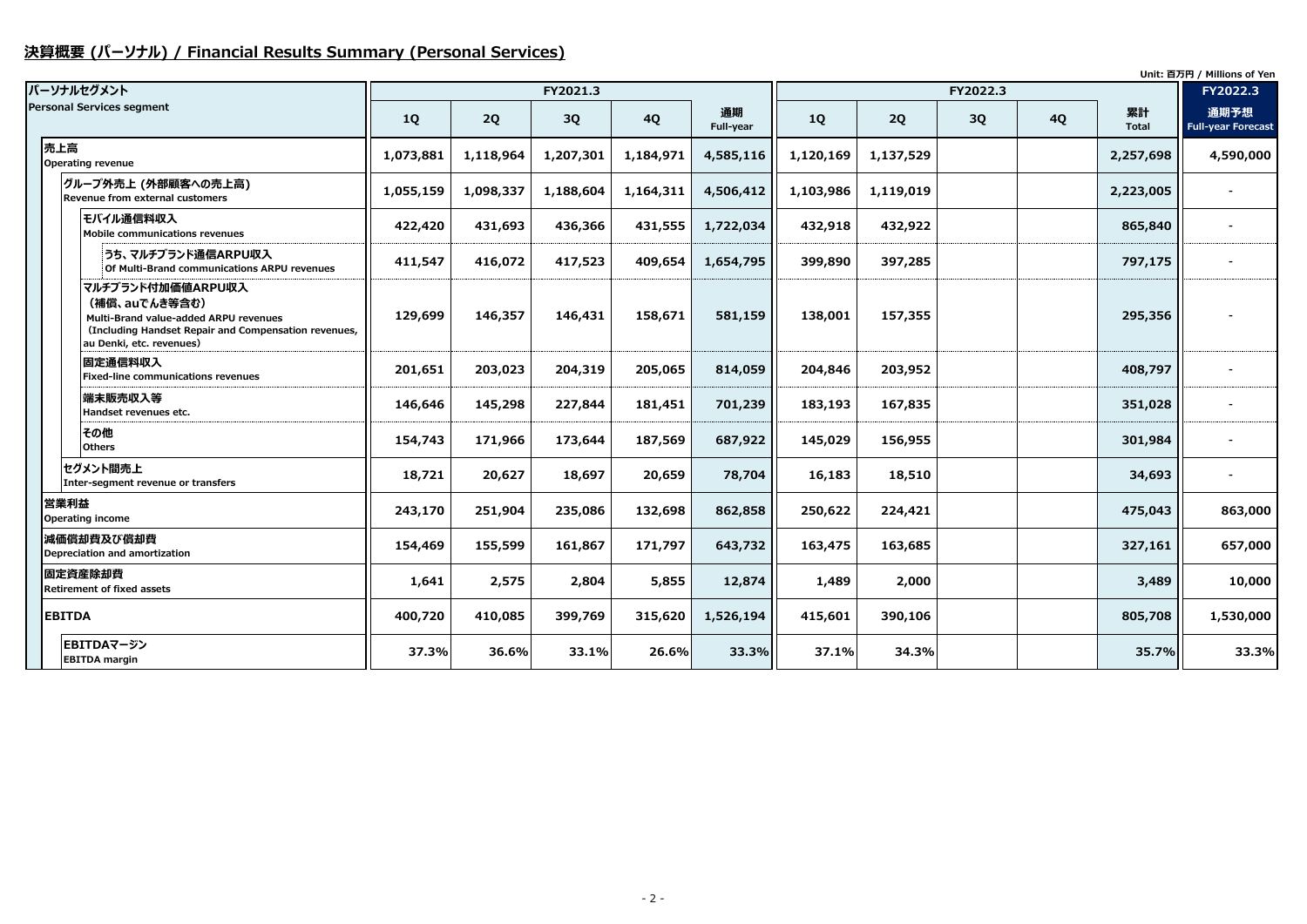### **決算概要 (ビジネス / その他) / Financial Results Summary (Business Services / Others)**

**Unit: 百万円 / Millions of Yen**

**Unit: 百万円 / Millions of Yen**

| ビジネスセグメント*                                             |         |           | FY2021.3 |           |                 |         |           | FY2022.3 |           |                    | FY2022.3                          |
|--------------------------------------------------------|---------|-----------|----------|-----------|-----------------|---------|-----------|----------|-----------|--------------------|-----------------------------------|
| <b>Business Services segment</b>                       | 1Q      | <b>2Q</b> | 3Q       | <b>4Q</b> | 通期<br>Full-year | 1Q      | <b>2Q</b> | 3Q       | <b>4Q</b> | 累計<br><b>Total</b> | 通期予想<br><b>Full-year Forecast</b> |
| 売上高<br>Operating revenue                               | 235,158 | 243,613   | 247,155  | 270,704   | 996,629         | 245,271 | 254,516   |          |           | 499,787            | 1,020,000                         |
| グループ外売上 (外部顧客への売上高)<br>Revenue from external customers | 183,519 | 191,389   | 192,696  | 217,271   | 784,876         | 192,640 | 200,781   |          |           | 393,421            |                                   |
| セグメント間売上<br>Inter-segment revenue or transfers         | 51,639  | 52,223    | 54,458   | 53,433    | 211,754         | 52,630  | 53,735    |          |           | 106,366            |                                   |
| 営業利益<br>Operating income                               | 45,884  | 44,576    | 44,498   | 32,527    | 167,486         | 44,391  | 47,881    |          |           | 92,272             | 184,000                           |
| 減価償却費及び償却費<br>Depreciation and amortization            | 20,708  | 21,065    | 21,306   | 22,263    | 85,342          | 21,986  | 22,205    |          |           | 44,191             | 85,000                            |
| 固定資産除却費<br><b>Retirement of fixed assets</b>           | 110     | 108       | 117      | 717       | 1,052           | 101     | 119       |          |           | 220                |                                   |
| <b>EBITDA</b>                                          | 66,702  | 65,782    | 65,945   | 56,110    | 254,539         | 66,478  | 70,205    |          |           | 136,683            | 269,000                           |
| EBITDAマージン<br><b>EBITDA margin</b>                     | 28.4%   | 27.0%     | 26.7%    | 20.7%     | 25.5%           | 27.1%   | 27.6%     |          |           | 27.3%              | 26.4%                             |

**\* 2022年3月期より、一部連結子会社のセグメントを「その他」から「ビジネスセグメント」へ変更しております。これに伴い、2021年3月期について、組替後の実績に変更しております。**

| その他*                                                    |             |             | FY2021.3 |           |                 |             |                         | FY2022.3 |           |                    |                                   |
|---------------------------------------------------------|-------------|-------------|----------|-----------|-----------------|-------------|-------------------------|----------|-----------|--------------------|-----------------------------------|
| <b>Others</b>                                           | <b>1Q</b>   | 2Q          | 3Q       | <b>4Q</b> | 通期<br>Full-year | 1Q          | <b>2Q</b>               | 3Q       | <b>4Q</b> | 累計<br><b>Total</b> | 通期予想<br><b>Full-year Forecast</b> |
| 売上高<br><b>Operating revenue</b>                         | 15,485      | 17,547      | 18,292   | 21,779    | 73,103          | 18,355      | 19,703                  |          |           | 38,057             |                                   |
| グループ外売上 (外部顧客への売上高) <br>Revenue from external customers | 4,001       | 4,790       | 5,279    | 7,242     | 21,312          | 3,637       | 5,096                   |          |           | 8,734              |                                   |
| セグメント間売上<br>Inter-segment revenue or transfers          | 11,484      | 12,758      | 13,014   | 14,537    | 51,791          | 14,717      | 14,606                  |          |           | 29,324             |                                   |
| 営業利益<br><b>Operating income</b>                         | 1,732       | 1,795       | 2,555    | 462       | 6,545           | 5,103       | 1,773                   |          |           | 6,876              |                                   |
| 減価償却費及び償却費<br>Depreciation and amortization             | 413         | 531         | 410      | 610       | 1,964           | 511         | 476                     |          |           | 987                |                                   |
| 固定資産除却費<br><b>Retirement of fixed assets</b>            | $\mathbf 0$ | $\mathbf 0$ | 6        | 22        | 29              | $\mathbf 0$ | $\overline{\mathbf{4}}$ |          |           | 4 <sup>1</sup>     |                                   |
| <b>EBITDA</b>                                           | 2,145       | 2,326       | 2,972    | 1,101     | 8,544           | 5,614       | 2,253                   |          |           | 7,867              |                                   |
| <b>EBITDAマージン</b><br><b>EBITDA margin</b>               | 13.9%       | 13.3%       | 16.2%    | 5.1%      | 11.7%           | 30.6%       | 11.4%                   |          |           | 20.7%              |                                   |

**From FY2022.3, the segment of some consolidated companies has been transferred to "Business Services segment" from "Others." In accordance with this transfer, stated figures for FY2021.3 retroactively reflect reclassification of segment.**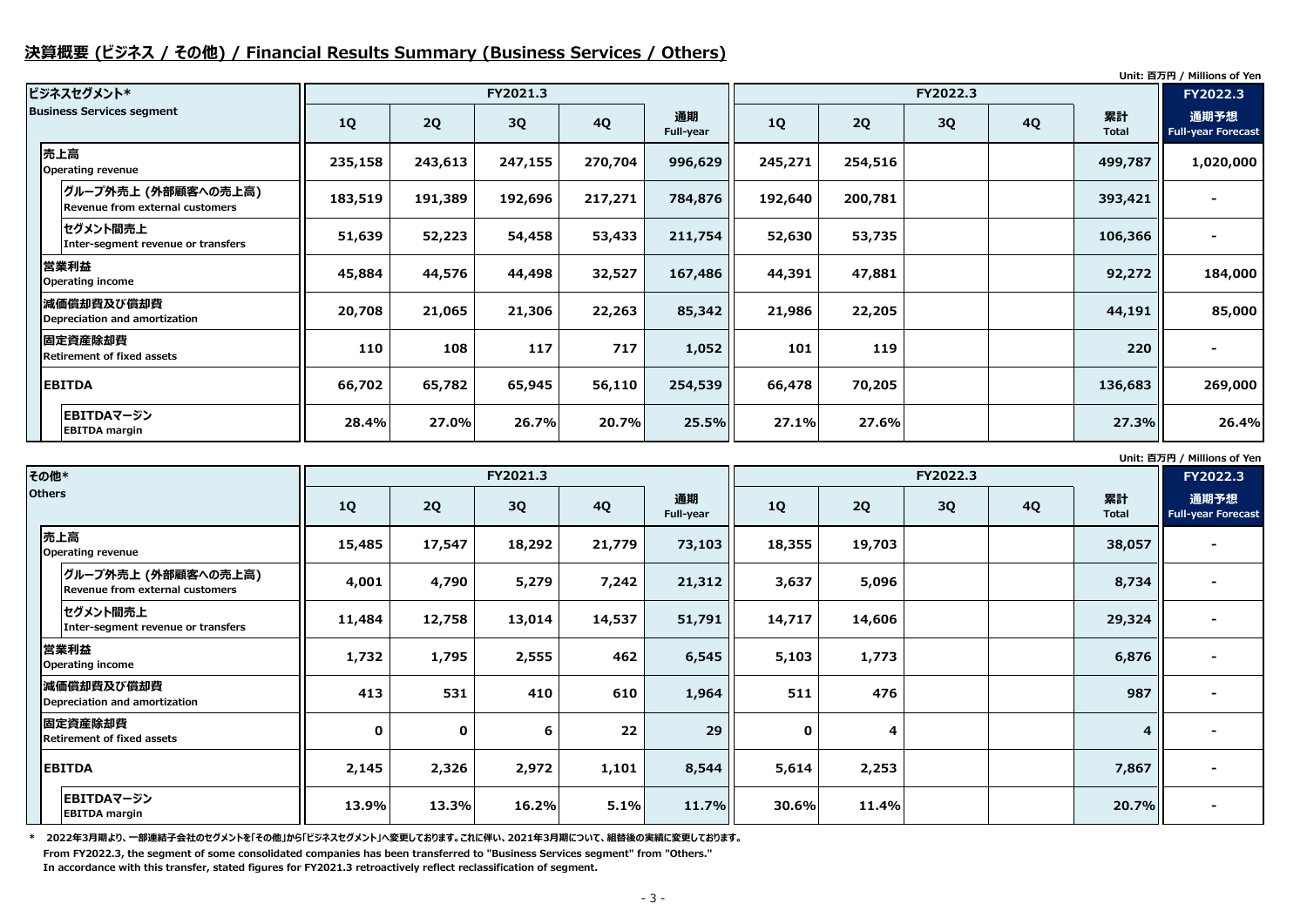### **主要オペレーションデータ / Major Operational Data**

**連結 / Consolidated basis**

#### **パーソナルセグメント / Personal Services segment**

| 累計契約数                   |                             |                |                  |                    |                          | <b>FY20</b> |                         |                  |                    |                  |
|-------------------------|-----------------------------|----------------|------------------|--------------------|--------------------------|-------------|-------------------------|------------------|--------------------|------------------|
| <b>Subscriptions</b>    |                             |                | 20年6月末<br>Jun-20 | 20年9月末<br>$Sep-20$ | 20年12月末<br><b>Dec-20</b> |             | 21年3月末<br><b>Mar-21</b> | 21年6月末<br>Jun-21 | 21年9月末<br>$Sep-21$ | 21年<br><b>De</b> |
| モバイル<br><b>Mobile</b>   | au累計契約数<br>au subscriptions | (千契約/Thousand) | 59,243           | 59,935             | 60,121                   |             | 60,398                  | 60,567           | 60,758             |                  |
| 固定<br><b>Fixed-line</b> | FTTH $*1$                   | (千回線/Thousand) | 4,685            | 4,759              | 4,823                    |             | 4,858                   | 4,906            | 4,941              |                  |

**\*1 auひかり+コミュファ光+auひかりちゅら(OCT)+ひかりJ+BIGLOBE光など / au HIKARI+Commuf@-hikari+au HIKARI Chura(OCT)+HIKARI J+BIGLOBE HIKARI and others**

**\*2 VoLTE非対応の4G LTE契約数は除きます。/ Subscriptions of 4G LTE that does not support VoLTE are excluded.**

| --- -<br>累計契約数                          |                  |                                                                                                                                    |                 |                         |                         | FY2021.3                 |           |                         | FY2022.3           |                         |                          |           |                         | 22年3月末 予想                                   |
|-----------------------------------------|------------------|------------------------------------------------------------------------------------------------------------------------------------|-----------------|-------------------------|-------------------------|--------------------------|-----------|-------------------------|--------------------|-------------------------|--------------------------|-----------|-------------------------|---------------------------------------------|
| <b>Subscriptions</b>                    |                  |                                                                                                                                    |                 | 20年6月末                  | 20年9月末                  | 20年12月末                  |           | 21年3月末                  | 21年6月末             | 21年9月末                  | 21年12月末                  |           | 22年3月末                  | <b>Mar-22</b>                               |
|                                         |                  |                                                                                                                                    |                 | <b>Jun-20</b>           | <b>Sep-20</b>           | <b>Dec-20</b>            |           | <b>Mar-21</b>           | $Jun-21$           | <b>Sep-21</b>           | <b>Dec-21</b>            |           | Mar-22                  | <b>Forecast</b>                             |
| モバイル<br><b>Mobile</b>                   |                  | au累計契約数<br>au subscriptions                                                                                                        | (千契約/Thousand)  | 59,243                  | 59,935                  | 60,121                   |           | 60,398                  | 60,567             | 60,758                  |                          |           |                         |                                             |
| 固定<br><b>Fixed-line</b>                 | $I$ FTTH $I^*$   |                                                                                                                                    | (千回線/Thousand)  | 4,685                   | 4,759                   | 4,823                    |           | 4,858                   | 4,906              | 4,941                   |                          |           |                         | 4,935                                       |
|                                         |                  | パーソナルセグメント / Personal Services segment                                                                                             |                 |                         |                         |                          |           |                         |                    |                         |                          |           |                         |                                             |
| 累計契約数                                   |                  |                                                                                                                                    |                 |                         |                         | FY2021.3                 |           |                         |                    |                         | FY2022.3                 |           |                         | 22年3月末 予想                                   |
| <b>Subscriptions</b>                    |                  |                                                                                                                                    |                 | 20年6月末<br><b>Jun-20</b> | 20年9月末<br><b>Sep-20</b> | 20年12月末<br><b>Dec-20</b> |           | 21年3月末<br><b>Mar-21</b> | 21年6月末<br>$Jun-21$ | 21年9月末<br><b>Sep-21</b> | 21年12月末<br><b>Dec-21</b> |           | 22年3月末<br><b>Mar-22</b> | <b>Mar-22</b><br><b>Forecast</b>            |
| モバイル                                    | <b>Group IDs</b> | グループID数                                                                                                                            | (千契約/Thousand)  | 31,468                  | 31,500                  | 31,507                   |           | 31,511                  | 31,386             | 31,366                  |                          |           |                         | 31,800                                      |
| <b>Mobile</b>                           |                  | 4G LTE + 5G累計契約数 <sup>*2</sup><br>4G LTE+5G Total subscriptions                                                                    | (千契約/Thousand)  | 27,423                  | 27,947                  | 28,357                   |           | 28,917                  | 29,265             | 29,783                  |                          |           |                         |                                             |
|                                         | FTTH $^{*1}$     |                                                                                                                                    | (千回線/Thousand)  | 4,655                   | 4,729                   | 4,793                    |           | 4,827                   | 4,874              | 4,908                   |                          |           |                         | 4,900                                       |
| 固定<br><b>Fixed-line</b>                 |                  | RGU対象世帯数<br>Households applicable to RGU                                                                                           | (千世帯/Thousand)  | 5,540                   | 5,555                   | 5,567                    |           | 5,559                   | 5,588              | 5,587                   |                          |           |                         |                                             |
|                                         | <b>CATV RGU</b>  |                                                                                                                                    | (FRGU/Thousand) | 11,482                  | 11,514                  | 11,539                   |           | 11,524                  | 11,564             | 11,569                  |                          |           |                         |                                             |
|                                         |                  | バンドル率<br><b>Bundle ratio</b>                                                                                                       | (サービス/Services) | 2.07                    | 2.07                    | 2.07                     |           | 2.07                    | 2.07               | 2.07                    |                          |           |                         |                                             |
| 各種指標                                    |                  |                                                                                                                                    |                 |                         |                         | FY2021.3                 |           |                         |                    |                         | FY2022.3                 |           |                         | FY2022.3                                    |
| <b>Indicators</b>                       |                  |                                                                                                                                    |                 | <b>1Q</b>               | 2Q                      | 3Q                       | <b>4Q</b> | 通期<br>Full-year         | <b>1Q</b>          | 2Q                      | 3Q                       | <b>4Q</b> | 累計<br><b>Total</b>      | 通期予想<br><b>Full-year</b><br><b>Forecast</b> |
| マルチブランド総合ARPU<br>Multi-Brand Total ARPU |                  |                                                                                                                                    | (円/Yen)         | 5,730                   | 5,970                   | 5,990                    | 6,070     | 5,940                   | 5,760              | 5,960                   |                          |           |                         |                                             |
|                                         |                  | マルチブランド通信ARPU<br><b>Multi-Brand communications ARPU</b>                                                                            | (円/Yen)         | 4,360                   | 4,410                   | 4,440                    | 4,380     | 4,400                   | 4,280              | 4,270                   |                          |           |                         | 4,200                                       |
|                                         |                  | マルチブランド付加価値ARPU<br>(補償、auでんき等含む)<br>Multi-Brand value-added ARPU<br>(Including Handset Repair and<br>Compensation, au Denki, etc.) | (円/Yen)         | 1,370                   | 1,550                   | 1,560                    | 1,690     | 1,540                   | 1,480              | 1,690                   |                          |           |                         |                                             |
| マルチブランド解約率<br>Multi-Brand churn rate    |                  |                                                                                                                                    | (9/6)           | 0.44                    | 0.53                    | 0.57                     | 0.76      | 0.58                    | 0.83               | 0.74                    |                          |           |                         |                                             |
| 端末出荷台数*3<br>Number of units shipped     |                  |                                                                                                                                    | (千台/Thousand)   | 1,550                   | 1,900                   | 2,490                    | 2,210     | 8,160                   | 2,100              | 2,130                   |                          |           | 4,220                   | ۰                                           |

**\*3 22年3月期1Qの数値を訂正しております。数値定義の変更はございません。/ The figure of 1st Quarter FY2022.3 has been changed. The numerical definition has not been changed.**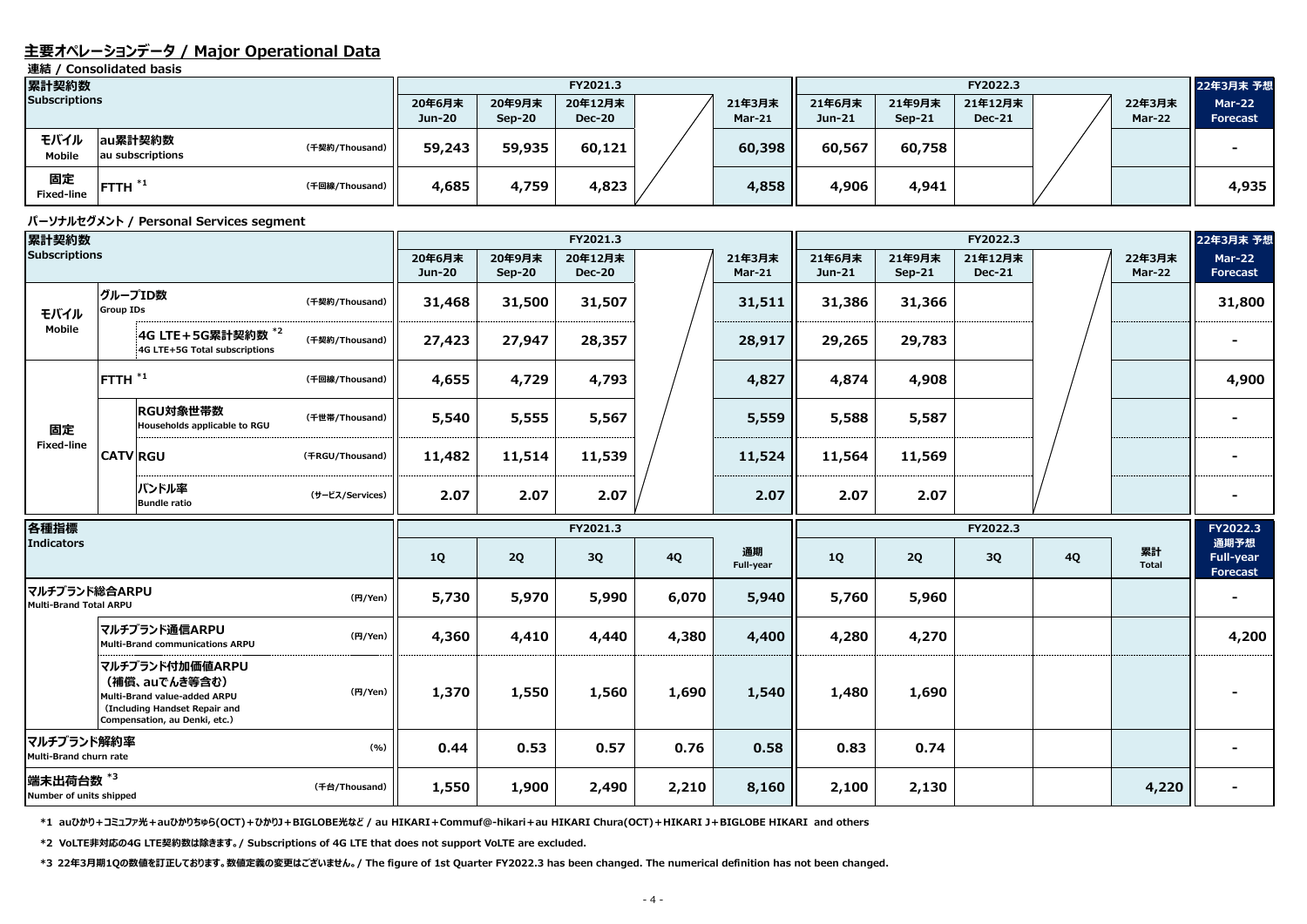### **主要オペレーションデータ / Major Operational Data**

**パーソナルセグメント・ビジネスセグメント / Personal Services segment・Business Services segment**

**\*1 ①au PAY 決済額+②au PAY カード 決済額+③auかんたん決済 決済額+④auじぶん銀行 決済額+⑤ローン実行額**

**Settlement amounts of ①au PAY ②au PAY Card ③au Carrier billing and ④au Jibun Bank in addition to ⑤the transaction amount of loan from au Jibun Bank**

| 各種指標                                                                 |                                              |                       |                         |                    | FY2021.3                 |                          |                         | FY2022.3         |                    |                          |           |                         | FY2022.3                          |
|----------------------------------------------------------------------|----------------------------------------------|-----------------------|-------------------------|--------------------|--------------------------|--------------------------|-------------------------|------------------|--------------------|--------------------------|-----------|-------------------------|-----------------------------------|
| <b>Indicators</b>                                                    |                                              |                       | <b>1Q</b>               | 2Q                 | 3Q                       | <b>4Q</b>                | 通期<br>Full-year         | <b>1Q</b>        | 2Q                 | 3Q                       | <b>4Q</b> | 累計<br><b>Total</b>      | 通期予想<br><b>Full-year Forecast</b> |
| ライフデザイン領域 売上高<br><b>Life Design Domain Sales</b>                     |                                              | (十億円/Billions of Yen) | 283.0                   | 321.0              | 337.0                    | 365.0                    | 1,305.0                 | 297.0            | 336.0              |                          |           | 634.0                   | 1,440.0                           |
| ライフデザイン領域 営業利益<br>Life Design Domain Operating income                |                                              | (十億円/Billions of Yen) | 50.0                    | 60.0               | 61.0                     | 27.0                     | 198.0                   | 59.0             | 60.0               |                          |           | 120.0                   | 250.0                             |
| 決済・金融取扱高<br><b>Transaction Volume of Settlement/Loan</b>             | $*_{1}$                                      | (十億円/Billions of Yen) | 1,887.0                 | 2,162.0            | 2,408.0                  | 2,553.0                  | 9,009.0                 | 2,506.0          | 2,670.0            |                          |           | 5,176.0                 | 9,300.0                           |
| 各種指標                                                                 |                                              |                       | FY2021.3                |                    |                          |                          |                         |                  | FY2022.3           |                          |           |                         |                                   |
| Indicators                                                           |                                              |                       | 20年6月末<br><b>Jun-20</b> | 20年9月末<br>$Sep-20$ | 20年12月末<br><b>Dec-20</b> |                          | 21年3月末<br><b>Mar-21</b> | 21年6月末<br>Jun-21 | 21年9月末<br>$Sep-21$ | 21年12月末<br><b>Dec-21</b> |           | 22年3月末<br><b>Mar-22</b> | <b>Mar-22</b><br><b>Forecast</b>  |
| auスマートパス / auスマートパスプレミアム<br>au Smart Pass / au Smart Pass Premium    |                                              | (千会員/Thousand)        | 15,440                  | 15,530             | 15,550                   |                          | 15,630                  | 15,570           | 15,330             |                          |           |                         |                                   |
|                                                                      | うち auスマートパスプレミアム<br>of au Smart Pass Premium | (千会員/Thousand)        | 9,940                   | 10,460             | 10,910                   |                          | 11,370                  | 11,640           | 11,810             |                          |           |                         |                                   |
| au PAY 会員数 + au PAY カード会員数<br>au PAY members and au PAY Card members |                                              | (千会員/Thousand)        | 29,400                  | 30,300             | 31,400                   |                          | 32,800                  | 33,700           | 34,600             |                          |           |                         |                                   |
|                                                                      | うち au PAY カード会員数<br>of au PAY Card members   | (千会員/Thousand)        | 5,500                   | 5,800              | 6,100                    |                          | 6,500                   | 6,700            | 7,000              |                          |           |                         |                                   |
| auでんき等契約数<br>au Denki, etc. subscriptions                            |                                              | (千契約/Thousand)        |                         |                    |                          |                          | 2,880                   |                  |                    |                          |           |                         | 3,400                             |
| IoT累計回線数<br><b>IoT Connections</b>                                   | $*2$                                         | (千回線/Thousand)        |                         |                    |                          | $\overline{\phantom{a}}$ | 18,000                  |                  |                    |                          |           |                         | 24,000                            |

**\*2 五十万単位切り捨て / Rounded down five hundred thousand unit**